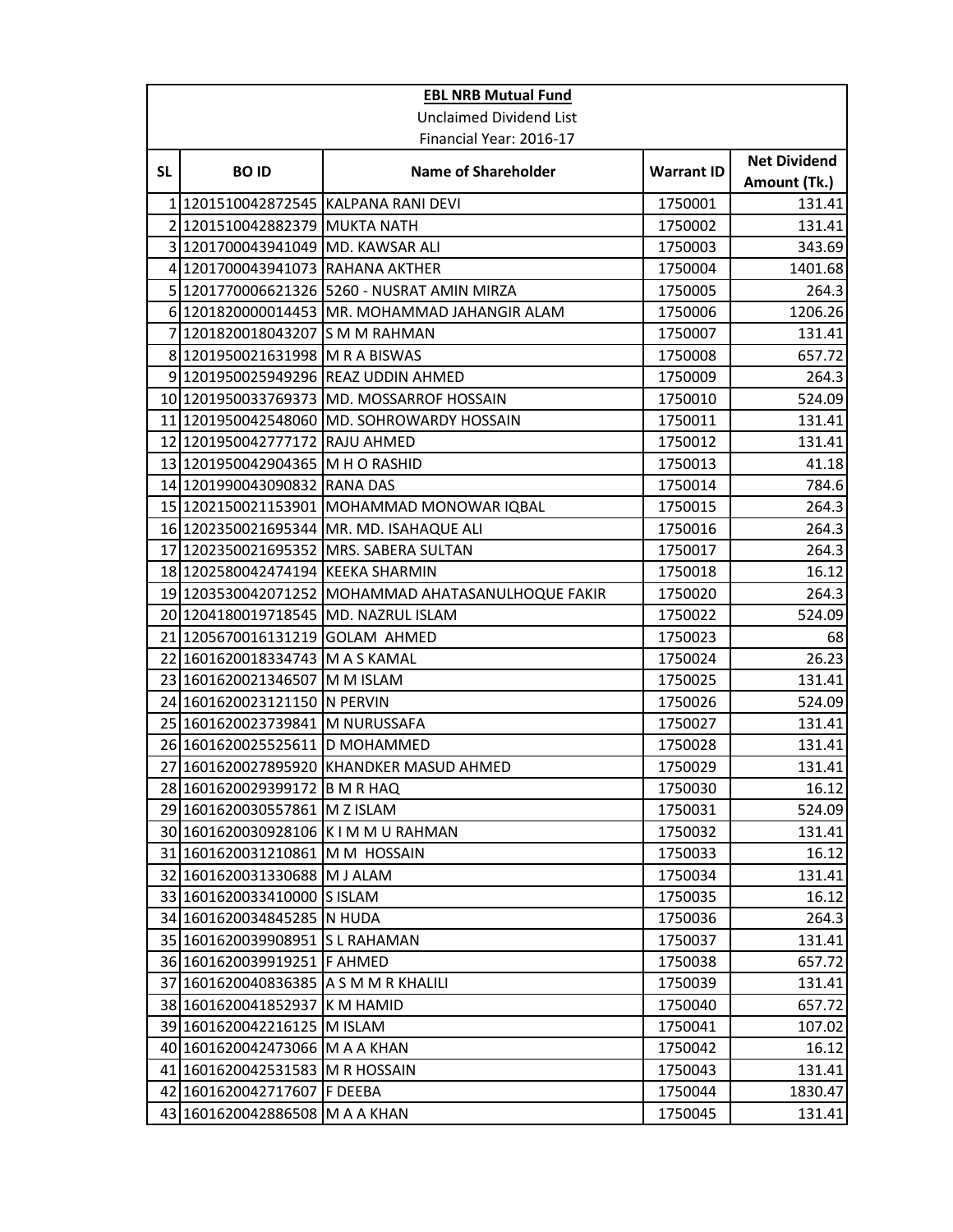| <b>EBL NRB Mutual Fund</b>     |                                      |                                                |                   |                                     |  |  |  |
|--------------------------------|--------------------------------------|------------------------------------------------|-------------------|-------------------------------------|--|--|--|
| <b>Unclaimed Dividend List</b> |                                      |                                                |                   |                                     |  |  |  |
|                                |                                      | Financial Year: 2016-17                        |                   |                                     |  |  |  |
| <b>SL</b>                      | <b>BOID</b>                          | <b>Name of Shareholder</b>                     | <b>Warrant ID</b> | <b>Net Dividend</b><br>Amount (Tk.) |  |  |  |
| 44                             | 1601620042903328 M R KARIM           |                                                | 1750046           | 784.6                               |  |  |  |
|                                | 45 1601620042903550 M M KARIM        |                                                | 1750047           | 524.09                              |  |  |  |
|                                | 46 1601620042933718 M R ISLAM        |                                                | 1750048           | 131.41                              |  |  |  |
| 47                             | 1601620042939236 M A MAMUN           |                                                | 1750049           | 784.6                               |  |  |  |
|                                | 48 1601620042965588 T ISLAM          |                                                | 1750050           | 131.41                              |  |  |  |
|                                | 49 1601620043047241 A ARIF           |                                                | 1750051           | 131.41                              |  |  |  |
|                                | 50 1601620043145500 S K ROY          |                                                | 1750052           | 131.41                              |  |  |  |
|                                | 51 1601620043173562 S M Z HAQUE      |                                                | 1750053           | 657.72                              |  |  |  |
|                                | 52 1601880030749405 B K PODDER       |                                                | 1750055           | 141.52                              |  |  |  |
|                                |                                      | 53 1604620020828286 RANA JYOTI CHAKMA          | 1750056           | 264.3                               |  |  |  |
|                                |                                      | 54 1604620040091494 MOHAMMAD NUR ALAM          | 1750057           | 131.41                              |  |  |  |
|                                | 55 1604620040832210                  | MR. KAWSAR RAHMAN MIA                          | 1750058           | 264.3                               |  |  |  |
|                                |                                      | 56 1604620042921896 MOHAMMED AZAD HOSSAIN      | 1750059           | 657.72                              |  |  |  |
|                                | 57 1205800058198867 MD. IRSHAD KARIM |                                                | 1750060           | 2405.77                             |  |  |  |
|                                | 58 1202370017216600                  | MRS. SAMINA ALI                                | 1750061           | 1900.35                             |  |  |  |
|                                | 59 1202370017216627 MRS. SABERA ALI  |                                                | 1750062           | 1004.09                             |  |  |  |
|                                | 60 1204030000313377                  | <b>SHAHNAJ AKTER</b>                           | 1750063           | 131.41                              |  |  |  |
|                                |                                      | 61 1203980050886556 MD. SHAFIQUL ISLAM         | 1750064           | 37.54                               |  |  |  |
| 62                             | 1203050039905634 ROJIFA SULTANA      |                                                | 1750066           | 131.41                              |  |  |  |
|                                | 63 1203220031140696 SEMA AKTER       |                                                | 1750067           | 264.3                               |  |  |  |
|                                | 64 1203020035449794 MD.FERDOUS MIA   |                                                | 1750068           | 11.59                               |  |  |  |
|                                | 65 1203020035450244 MD.FERDOUS MIA   |                                                | 1750069           | 11.59                               |  |  |  |
|                                | 66 1203020035451779                  | <b>AKTHER HOSSAIN</b>                          | 1750070           | 11.59                               |  |  |  |
| 67                             | 1203020035452195                     | <b>AKTHER HOSSAIN</b>                          | 1750071           | 11.59                               |  |  |  |
|                                | 68 1203020035833761 MD.SAHINN MIAH   |                                                | 1750072           | 11.59                               |  |  |  |
|                                | 69 1203020035833778                  | MOHAMMAD MOSADDAR ALI KHAN                     | 1750073           | 11.59                               |  |  |  |
| 70                             | 1203020035833794                     | <b>IMD.SAHINN MIAH</b>                         | 1750074           | 11.59                               |  |  |  |
|                                |                                      | 71 1203020059710098 MOHAMMAD MOSADDAR ALI KHAN | 1750075           | 11.59                               |  |  |  |
|                                | 72 1202640007245567 PAVEL MAHMOOD    |                                                | 1750077           | 323.47                              |  |  |  |
| 73                             | 1202430038479071 NUR MOSTOFA         |                                                | 1750079           | 303.25                              |  |  |  |
|                                |                                      | 74 1202640042402341 MD. FAKRUL ABEDIN JEWEL    | 1750080           | 40.43                               |  |  |  |
|                                | 75 1202640043077658 MR. SHARIF       |                                                | 1750081           | 40.43                               |  |  |  |
|                                | 76 1301030001068002                  | <b>KASTURI CHOWDHURY</b>                       | 1750082           | 25936.99                            |  |  |  |
| 77                             | 1203320016326246 TASNUBHA AKTER      |                                                | 1750083           | 16.12                               |  |  |  |
|                                | 78 1203320016326254 TASNUBHA AKTER   |                                                | 1750084           | 16.12                               |  |  |  |
|                                | 79 1203320016326262                  | <b>ATAUR RAHMAN</b>                            | 1750085           | 16.12                               |  |  |  |
|                                | 80 1203110021803596 FATIMA KHAIR     |                                                | 1750086           | 768.1                               |  |  |  |
| 81                             |                                      | 1202250041042261 MOST. TARMIN AKTER            | 1750087           | 131.41                              |  |  |  |
| 82                             |                                      | 1202400044194753 MD. SOFIQUL ISLAM             | 1750088           | 264.3                               |  |  |  |
|                                | 83 1203830041020953                  | A.T.M. BAZLUR RASHID                           | 1750089           | 131.41                              |  |  |  |
|                                |                                      | 84 1203830041021048 A.T.M. BAZLUR RASHID       | 1750090           | 131.41                              |  |  |  |
|                                | 85 1203830041021155 TAHSIN RAHMAN    |                                                | 1750091           | 131.41                              |  |  |  |
|                                | 86 1203830041021246 TANJINA ISLAM    |                                                | 1750092           | 131.41                              |  |  |  |